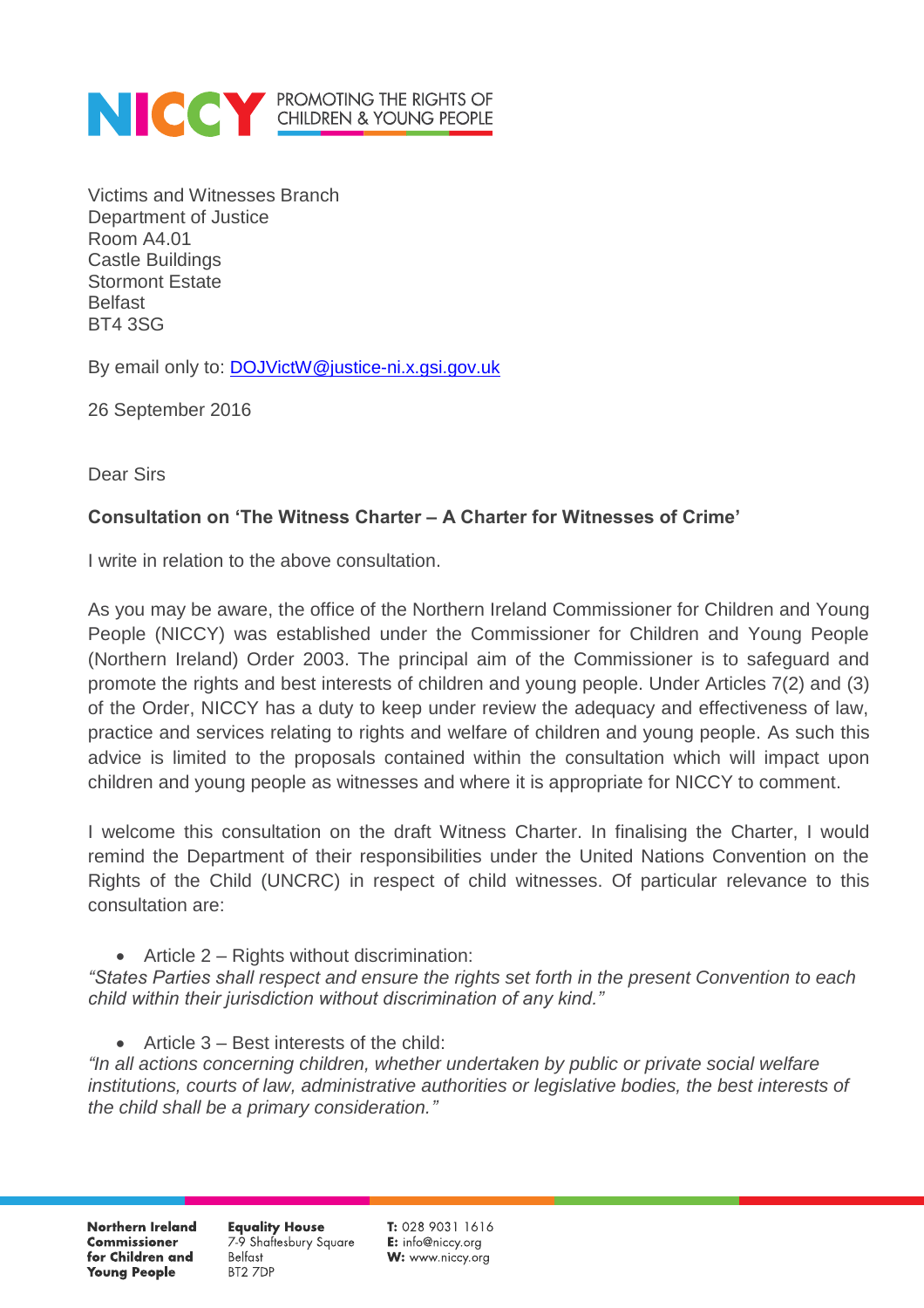

 $\bullet$  Article 4 – Protection of rights:

*"States Parties shall undertake all appropriate legislative, administrative, and other measures for the implementation of the rights recognized in the present Convention."*

Article 12 – Respect for the views of the child:

*"States Parties shall assure to the child who is capable of forming his or her own views the*  right to express those views freely in all matters affecting the child, the views of the child being *given due weight in accordance with the age and maturity of the child. For this purpose, the child shall in particular be provided the opportunity to be heard in any judicial and administrative proceedings affecting the child, either directly, or through a representative or an appropriate body, in a manner consistent with the procedural rules of national law."*

• Article  $16 -$  Right to privacy:

*"No child shall be subjected to arbitrary or unlawful interference with his or her privacy, family, or correspondence, nor to unlawful attacks on his or her honour and reputation."*

• Article 19 – Protection from all forms of violence:

*"States Parties shall take all appropriate legislative, administrative, social and educational measures to protect the child from all forms of physical or mental violence, injury or abuse, neglect or negligent treatment, maltreatment or exploitation."*

Article 23 – Rights of children with a disability:

*"States Parties recognize that a mentally or physically disabled child should enjoy a full and decent life... States Parties recognize the right of the disabled child to special care."*

Turning to the substance of the Charter, I welcome the Department's commitment to improving the journey of a witness though the justice system and commend the Department on the work that has gone into developing this Charter.

I was pleased to note the assurance contained at the outset of the Charter that it is for all witnesses of crime – both for the prosecution and the defence. However, given that the Charter asserts that it sets out the standards of care and entitlements a witness can expect, I am concerned at the disparity of services offered to the two categories of witnesses.

Under the Witness Charter, prosecution witnesses are entitled to a needs assessment undertaken by the PSNI and the Victim and Witness Care Unit to identify the witness' needs and any necessary support or special measures required to assist them in giving evidence. They will then have access to / referral to a support service provider while the prosecution can make an application for special measures based on the outcome of the needs assessment. For a defence witness, no such assessment will take place. Rather it is left to the untrained defence representative to identify any mental health issues, learning or communication

**Northern Ireland Commissioner** for Children and **Young People** 

**Equality House** 7-9 Shaftesbury Square **Belfast** BT2 7DP

 $T: 02890311616$ E: info@niccy.org W: www.niccy.org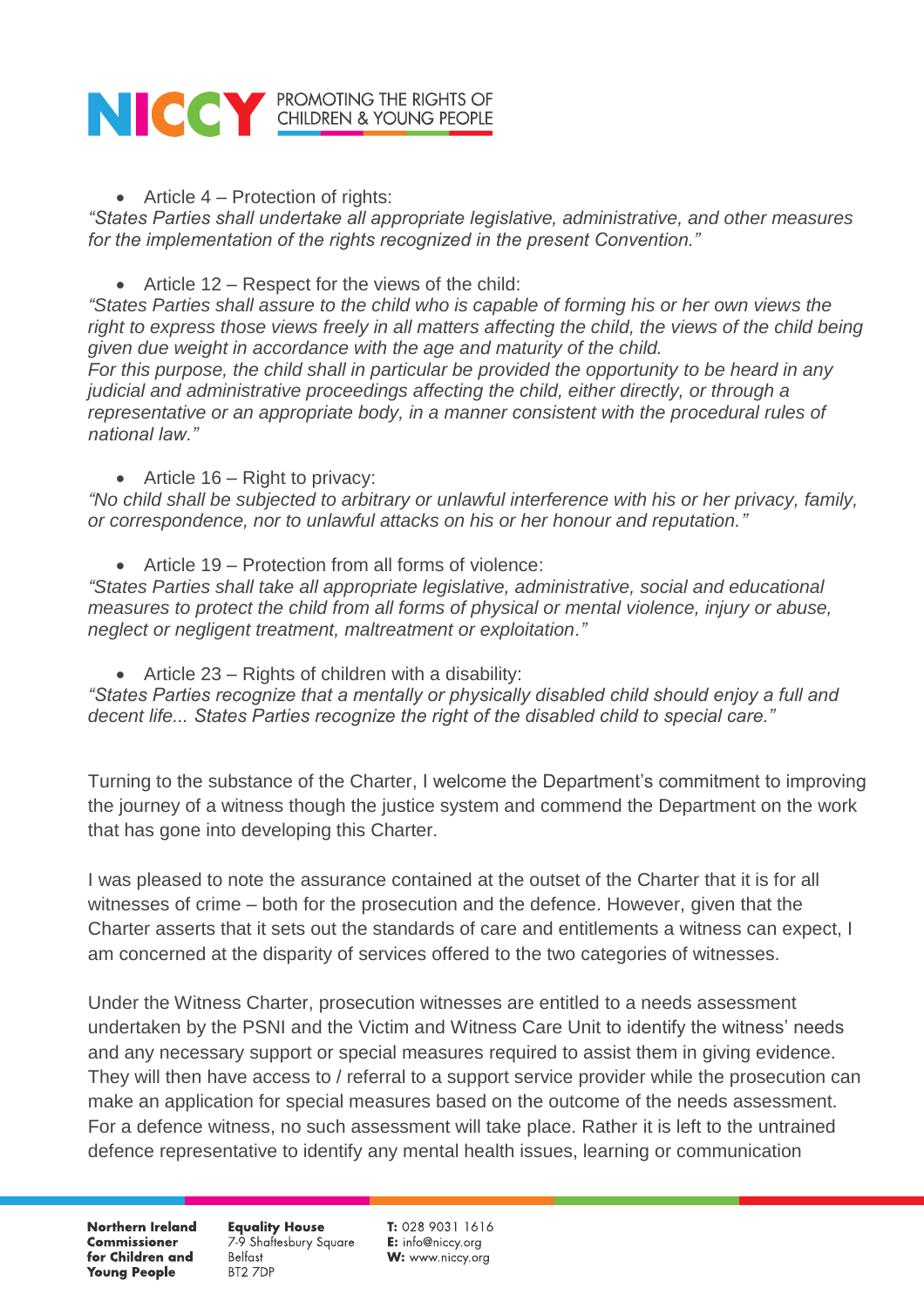## **NOCK PROMOTING THE RIGHTS OF CHILDREN & YOUNG PEOPLE**

difficulties, whether the witness has been intimidated or is at risk of intimidation and any other needs which may require additional support. Furthermore, it does not appear that a defence witnesses with such needs can avail of the same support as a prosecution witness.

I am pleased that children who give evidence for the prosecution will have an assessment undertaken by trained professionals. However, I am deeply concerned that children who are witnesses for the defence have no entitlement to an assessment and further than any assessment undertaken is not done so by a trained professional. I have not seen anything in the draft Charter which demonstrates that any consideration has been given to the training needs of defence practitioners in this regard. I would respectfully suggest that they are not equipped to identify vulnerabilities in children and young people which may not be apparent or obvious. I would be curious to know if this issue has been explored, what engagement has taken place between the Department and the Law Society to make them aware of the Charter, their proposed responsibilities and the rights and entitlements of child defence witnesses.

I would have hoped that the development of the Witness Charter would have provided an opportunity to push for the fulfilment of the second aspect of Recommendation 5 of the Youth Justice Review (2011), namely that "*all professionals working in the youth justice system, including defence solicitors, should receive appropriate training to reflect the new aim.*" It is with disappointment I note that this has not been the case. I consider it vital that all practitioners who may engage with children and young people are appropriately trained and would once again urge the Department to engage with the profession to introduce a CPD requirement in this regard. The need for this is now even greater to ensure equality in the services and supports available to all child witnesses.

It is my view that defence practitioners should be appropriately trained and supported to identify any additional vulnerabilities a child witness may have. This should be done through compulsory CPD training. If the defence practitioner feels there may be an additional vulnerability, they should then be able to refer the child for a professional assessment the outcome of which will be a referral for appropriate support services.

I note another disparity in the supports offered to different categories of witnesses in that prosecution witnesses can also avail of separate entrances and waiting areas while defence witnesses cannot. Child witnesses, whether prosecution or defence, are inherently vulnerable as a result of their age. It is highly probable that they will be frightened and overwhelmed at the prospect of attending court and also fearful of any engagement with the other party, be that the defendant or alleged victim. As such, I am disappointed that the protections available to prosecution witnesses in this regard are not extended to child defence witnesses.

**Northern Ireland Commissioner** for Children and **Young People** 

**Equality House** 7-9 Shaftesbury Square **Belfast** BT2 7DP

T: 028 9031 1616 E: info@niccy.org W: www.niccy.org